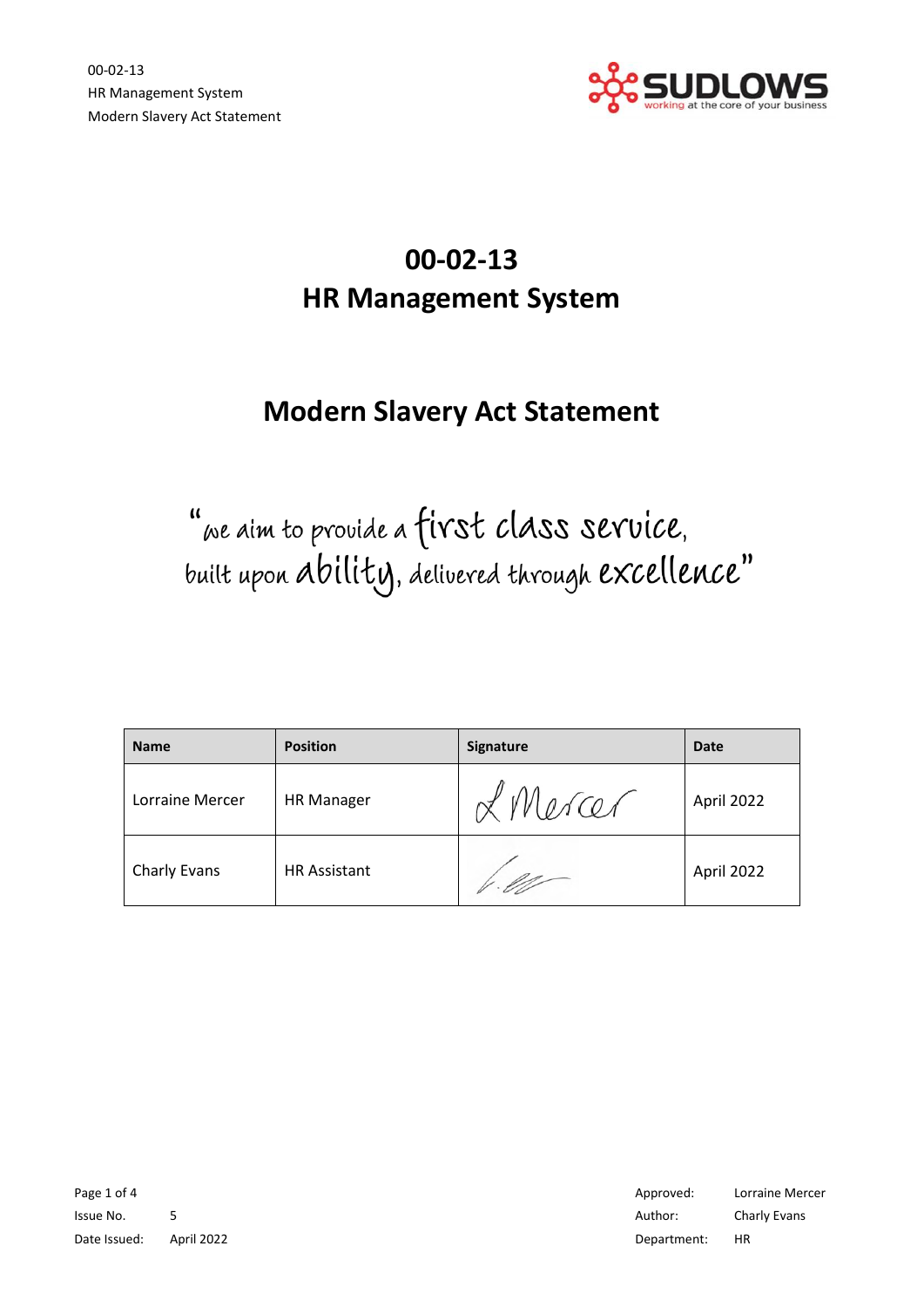00-02-13 HR Management System Modern Slavery Act Statement



# **Modern Slavery Act Statement**

#### **Introduction from The Board of Directors**

#### We are committed to improving our practices to combat slavery and human trafficking.

Modern slavery is a crime and a violation of fundamental human rights. It takes various forms, such as slavery, servitude, forced labour and human trafficking, all of which have in common the deprivation of a person's liberty for personal or commercial gain.

Sudlows have a zero-tolerance approach to modern slavery and we are committed to acting ethically, with integrity and ensuring compliance with the UK's Modern Slavery Act 2015. In all our business dealings and relationships, we implement and enforce effective systems and controls to ensure modern slavery is not taking place.

We are also committed to ensuring there is transparency in our own business and expect the same high standards from all of our contractors, suppliers and other business partners.

#### **Organisation's Structure**

We are an award winning Critical Infrastructure Specialist formed around three core divisions:

- Critical Infrastructures
- Enterprise Services
- Facilities Management

The company was founded in 1912 and has been the provider of choice for M&E and IT Projects for over 100 years. Sudlows Group Limited also comprises of Sudlows Limited and Sudlows Enterprise Services Limited. Our head office is in the United Kingdom. We have over 200 employees and operate in the UK and worldwide. We have an annual turnover of £48,000,000.

#### **Our supply chains**

Our supply chains include manufacturers, suppliers, sub-contractors and distributors across the Critical Infrastructure industry.

# **Our policies on slavery and human trafficking**

We are committed to ensuring that there is no modern slavery or human trafficking in our supply chains or in any part of our business. Our Anti-Slavery Policy reflects our commitment to acting ethically and with integrity in all our business relationships and to implementing and enforcing effective systems and controls to ensure slavery and human trafficking is not taking place anywhere in our supply chains.

# **Due diligence processes for slavery and human trafficking**

As part of our initiative to identify and mitigate risk we are committed to the prevention, detection and reporting of modern slavery in any part of our business or supply chain. This is the responsibility of all those working for, or on behalf of Sudlows and all are required to avoid any activity that might lead to, or suggest, a breach of our Anti-Slavery Policy.

Everyone working for, or on behalf of Sudlows, is under an obligation to notify their primary Sudlows contact if you believe or suspect that a conflict with this policy has occurred or may occur in the future. They are encouraged to raise concerns about any issue or suspicion of modern slavery in any parts of our business or supply chains at the earliest possible stage.

Date Issued: April 2022 Department: HR

Page 2 of 4 Approved: Lorraine Mercer and Approved: Lorraine Mercer and Approved: Lorraine Mercer Issue No. 5 **5** Author: Charly Evans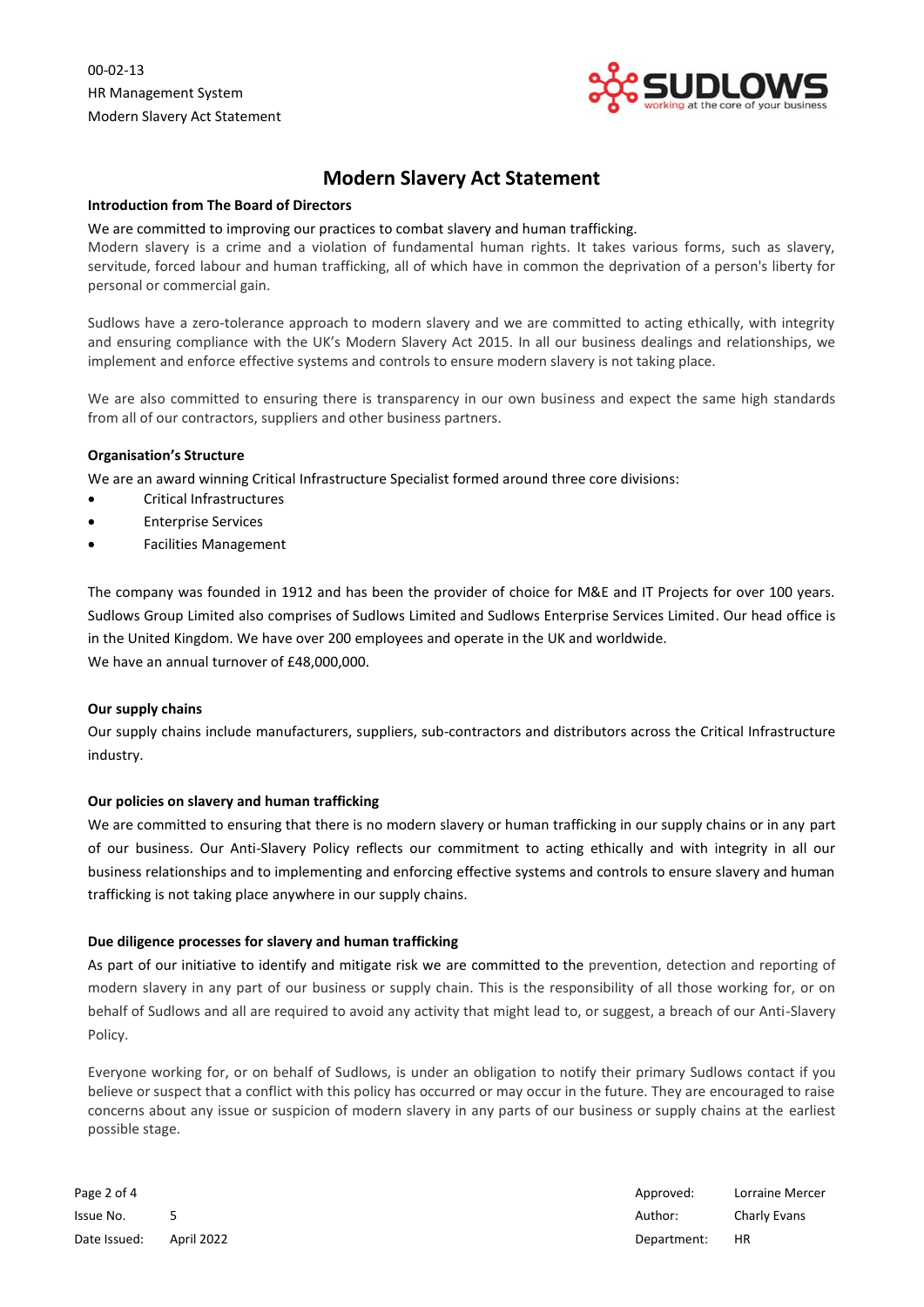

It should be noted that, where appropriate, and with the welfare and safety of local workers as a priority, we will give support and guidance to our suppliers to help them address coercive, abusive and exploitative work practices in their own business and supply chains.

We aim to encourage openness and will support anyone who raises genuine concerns, in good faith, under this policy, even if they turn out to be mistaken. We are committed to ensuring no one suffers any detrimental treatment as a result of reporting their suspicion that modern slavery may be taking place in any part of our own business or in any of our supply chains.

We have in place systems to:

- Identify and assess potential risk areas in our supply chains.
- Mitigate the risk of slavery and human trafficking occurring in our supply chains.
- Monitor potential risk areas in our supply chains.
- Protect whistle blowers.

# **Supplier adherence to our values**

We have zero tolerance of slavery and human trafficking. To ensure all those in our supply chain and contractors comply with our values we have in place a rigorous supply chain compliance programme. This consists of both audits as well as detailed supplier appraisals and reviews.

We have a dedicated compliance team, which consists of involvement from the following departments:

- Legal
- Human resources
- **Procurement**
- Sales
- Health and Safety

# **Training**

To ensure a high level of understanding of the risks of modern slavery and human trafficking in our supply chains and our business, we provide training to our staff.

# **Further steps**

We will continue to review the effectiveness of the steps we have taken this year to ensure that there is no slavery or human trafficking in our supply chains, and we intend to take further steps to combat slavery and human trafficking. This statement is made pursuant to section 54(1) of the Modern Slavery Act 2015 and constitutes our slavery and human trafficking statement for the financial year ending 2022.

Signed:

John Collins, Managing Director

Sudlows Group Limited for and on behalf of Sudlows Limited and Sudlows Enterprise Services Limited.

Page 3 of 4 Approved: Lorraine Mercer and Approved: Lorraine Mercer and Approved: Lorraine Mercer Issue No. 5 **5** Author: Charly Evans